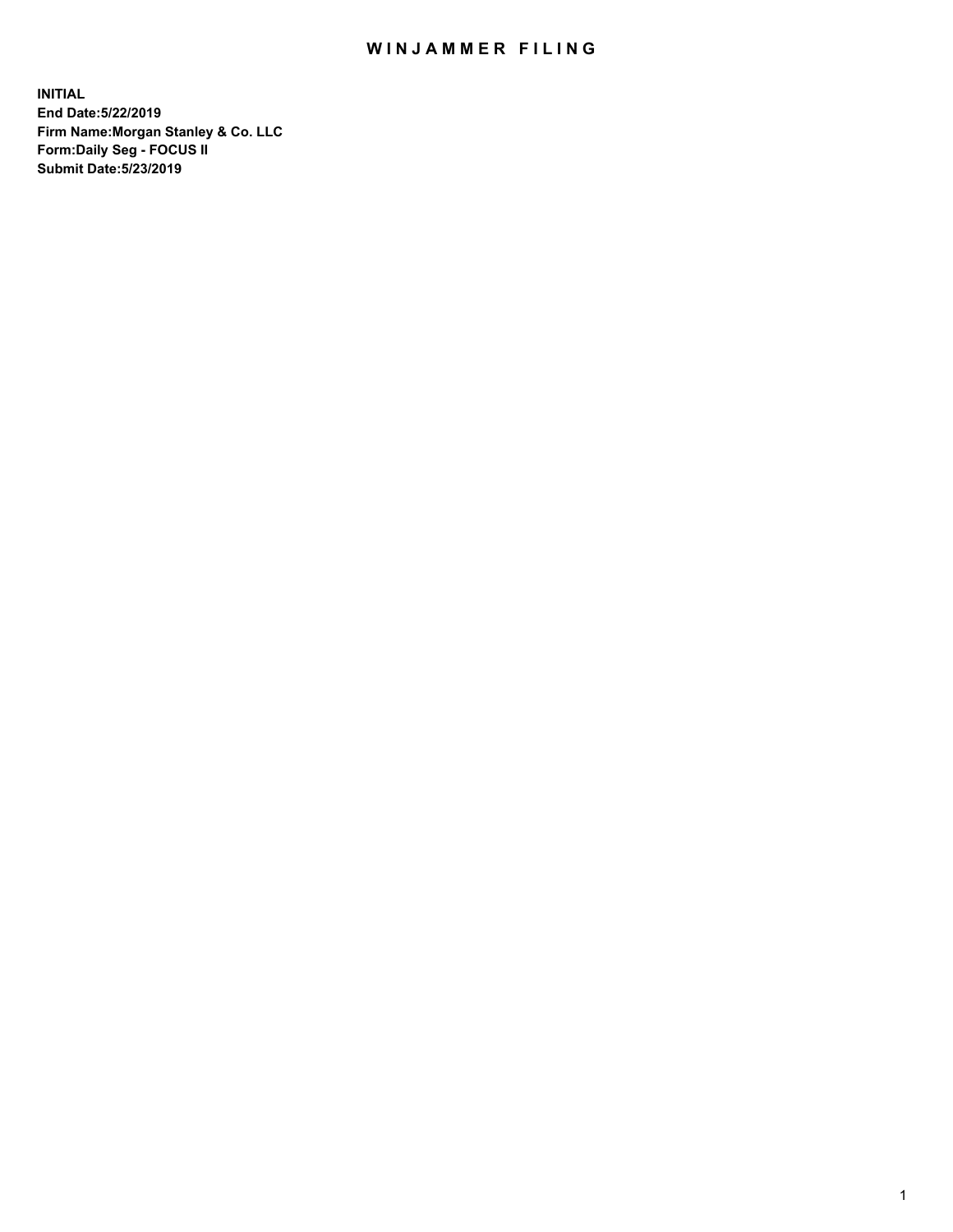**INITIAL End Date:5/22/2019 Firm Name:Morgan Stanley & Co. LLC Form:Daily Seg - FOCUS II Submit Date:5/23/2019 Daily Segregation - Cover Page**

| Name of Company                                                                                                                                                                                                                                                                                                                | Morgan Stanley & Co. LLC                                    |
|--------------------------------------------------------------------------------------------------------------------------------------------------------------------------------------------------------------------------------------------------------------------------------------------------------------------------------|-------------------------------------------------------------|
| <b>Contact Name</b>                                                                                                                                                                                                                                                                                                            | <b>Ikram Shah</b>                                           |
| <b>Contact Phone Number</b>                                                                                                                                                                                                                                                                                                    | 212-276-0963                                                |
| <b>Contact Email Address</b>                                                                                                                                                                                                                                                                                                   | Ikram.shah@morganstanley.com                                |
| FCM's Customer Segregated Funds Residual Interest Target (choose one):<br>a. Minimum dollar amount: ; or<br>b. Minimum percentage of customer segregated funds required:% ; or<br>c. Dollar amount range between: and; or<br>d. Percentage range of customer segregated funds required between:% and%.                         | 235,000,000<br><u>0</u><br>0 <sub>0</sub><br>0 <sub>0</sub> |
| FCM's Customer Secured Amount Funds Residual Interest Target (choose one):<br>a. Minimum dollar amount: ; or<br>b. Minimum percentage of customer secured funds required:%; or<br>c. Dollar amount range between: and; or<br>d. Percentage range of customer secured funds required between:% and%.                            | 140,000,000<br><u>0</u><br>0 <sub>0</sub><br>0 <sub>0</sub> |
| FCM's Cleared Swaps Customer Collateral Residual Interest Target (choose one):<br>a. Minimum dollar amount: ; or<br>b. Minimum percentage of cleared swaps customer collateral required:% ; or<br>c. Dollar amount range between: and; or<br>d. Percentage range of cleared swaps customer collateral required between:% and%. | 92,000,000<br><u>0</u><br><u>00</u><br>0 <sub>0</sub>       |

Attach supporting documents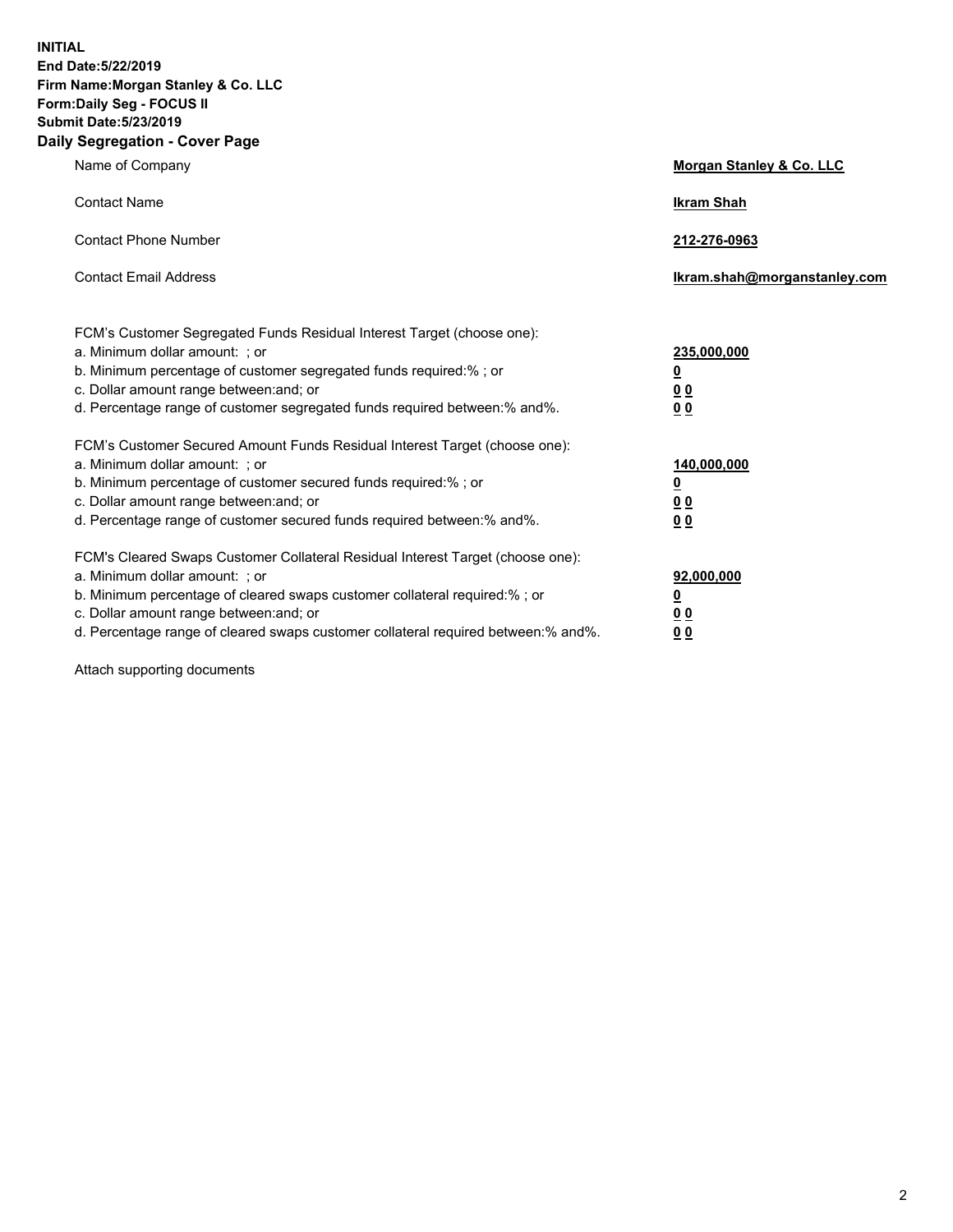## **INITIAL End Date:5/22/2019 Firm Name:Morgan Stanley & Co. LLC Form:Daily Seg - FOCUS II Submit Date:5/23/2019**

**Daily Segregation - Secured Amounts** Foreign Futures and Foreign Options Secured Amounts Amount required to be set aside pursuant to law, rule or regulation of a foreign government or a rule of a self-regulatory organization authorized thereunder 1. Net ledger balance - Foreign Futures and Foreign Option Trading - All Customers A. Cash **3,188,734,811** [7315] B. Securities (at market) **2,436,533,867** [7317] 2. Net unrealized profit (loss) in open futures contracts traded on a foreign board of trade **-241,490,602** [7325] 3. Exchange traded options a. Market value of open option contracts purchased on a foreign board of trade **16,043,637** [7335] b. Market value of open contracts granted (sold) on a foreign board of trade **-14,101,989** [7337] 4. Net equity (deficit) (add lines 1. 2. and 3.) **5,385,719,724** [7345] 5. Account liquidating to a deficit and account with a debit balances - gross amount **133,074,320** [7351] Less: amount offset by customer owned securities **-132,961,403** [7352] **112,917** [7354] 6. Amount required to be set aside as the secured amount - Net Liquidating Equity Method (add lines 4 and 5) 7. Greater of amount required to be set aside pursuant to foreign jurisdiction (above) or line 6. FUNDS DEPOSITED IN SEPARATE REGULATION 30.7 ACCOUNTS 1. Cash in banks A. Banks located in the United States **490,796,617** [7500] B. Other banks qualified under Regulation 30.7 **259,221,884** [7520] **750,018,501** 2. Securities A. In safekeeping with banks located in the United States **593,350,199** [7540] B. In safekeeping with other banks qualified under Regulation 30.7 **0** [7560] **593,350,199** [7570] 3. Equities with registered futures commission merchants A. Cash **6,122,325** [7580] B. Securities **0** [7590] C. Unrealized gain (loss) on open futures contracts **-181,155** [7600] D. Value of long option contracts **0** [7610] E. Value of short option contracts **0** [7615] **5,941,170** [7620] 4. Amounts held by clearing organizations of foreign boards of trade A. Cash **0** [7640] B. Securities **0** [7650] C. Amount due to (from) clearing organization - daily variation **0** [7660] D. Value of long option contracts **0** [7670] E. Value of short option contracts **0** [7675] **0** [7680] 5. Amounts held by members of foreign boards of trade A. Cash **2,623,646,738** [7700]

- 
- C. Unrealized gain (loss) on open futures contracts **-241,309,447** [7720]
- D. Value of long option contracts **16,043,637** [7730]
- 
- 6. Amounts with other depositories designated by a foreign board of trade **0** [7760]
- 7. Segregated funds on hand **0** [7765]
- 8. Total funds in separate section 30.7 accounts **5,576,772,477** [7770]
- 9. Excess (deficiency) Set Aside for Secured Amount (subtract line 7 Secured Statement Page 1 from Line 8)
- 10. Management Target Amount for Excess funds in separate section 30.7 accounts **140,000,000** [7780]
- 11. Excess (deficiency) funds in separate 30.7 accounts over (under) Management Target **50,939,836** [7785]

**0** [7305]

**5,385,832,641** [7355]

## **5,385,832,641** [7360]

[7530]

 B. Securities **1,843,183,668** [7710] E. Value of short option contracts **-14,101,989** [7735] **4,227,462,607** [7740] **190,939,836** [7380]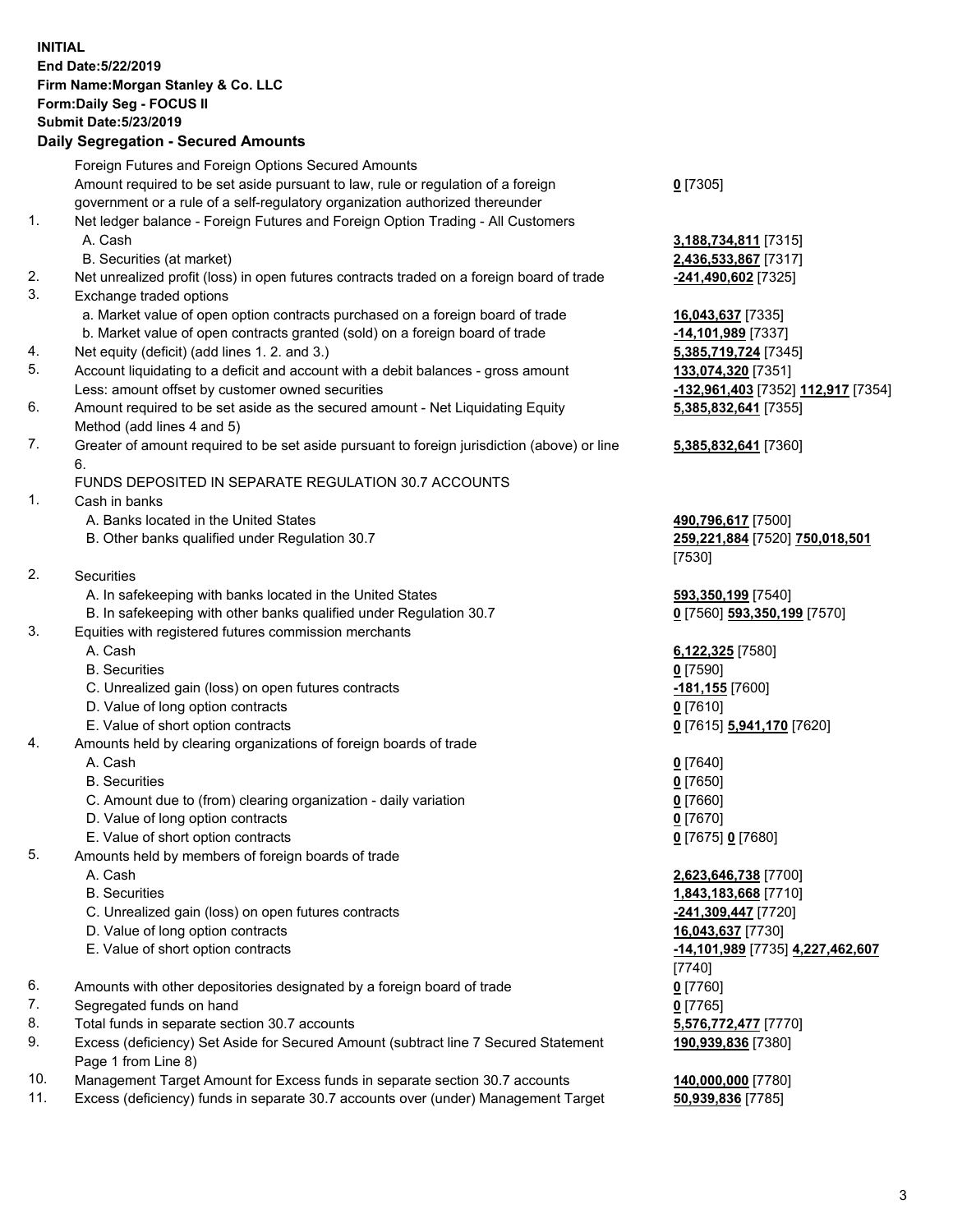**INITIAL End Date:5/22/2019 Firm Name:Morgan Stanley & Co. LLC Form:Daily Seg - FOCUS II Submit Date:5/23/2019 Daily Segregation - Segregation Statement** SEGREGATION REQUIREMENTS(Section 4d(2) of the CEAct) 1. Net ledger balance A. Cash **9,161,553,280** [7010] B. Securities (at market) **6,107,760,518** [7020] 2. Net unrealized profit (loss) in open futures contracts traded on a contract market **1,055,189,493** [7030] 3. Exchange traded options A. Add market value of open option contracts purchased on a contract market **359,100,077** [7032] B. Deduct market value of open option contracts granted (sold) on a contract market **-263,261,637** [7033] 4. Net equity (deficit) (add lines 1, 2 and 3) **16,420,341,731** [7040] 5. Accounts liquidating to a deficit and accounts with debit balances - gross amount **277,461,016** [7045] Less: amount offset by customer securities **-276,561,626** [7047] **899,390** [7050] 6. Amount required to be segregated (add lines 4 and 5) **16,421,241,121** [7060] FUNDS IN SEGREGATED ACCOUNTS 7. Deposited in segregated funds bank accounts A. Cash **4,422,385,923** [7070] B. Securities representing investments of customers' funds (at market) **0** [7080] C. Securities held for particular customers or option customers in lieu of cash (at market) **483,480,341** [7090] 8. Margins on deposit with derivatives clearing organizations of contract markets A. Cash **6,129,087,818** [7100] B. Securities representing investments of customers' funds (at market) **0** [7110] C. Securities held for particular customers or option customers in lieu of cash (at market) **5,624,280,177** [7120] 9. Net settlement from (to) derivatives clearing organizations of contract markets **-55,698,408** [7130] 10. Exchange traded options A. Value of open long option contracts **359,100,077** [7132] B. Value of open short option contracts **-263,261,637** [7133] 11. Net equities with other FCMs A. Net liquidating equity **8,595,468** [7140] B. Securities representing investments of customers' funds (at market) **0** [7160] C. Securities held for particular customers or option customers in lieu of cash (at market) **0** [7170] 12. Segregated funds on hand **0** [7150] 13. Total amount in segregation (add lines 7 through 12) **16,707,969,759** [7180] 14. Excess (deficiency) funds in segregation (subtract line 6 from line 13) **286,728,638** [7190] 15. Management Target Amount for Excess funds in segregation **235,000,000** [7194]

16. Excess (deficiency) funds in segregation over (under) Management Target Amount Excess

**51,728,638** [7198]